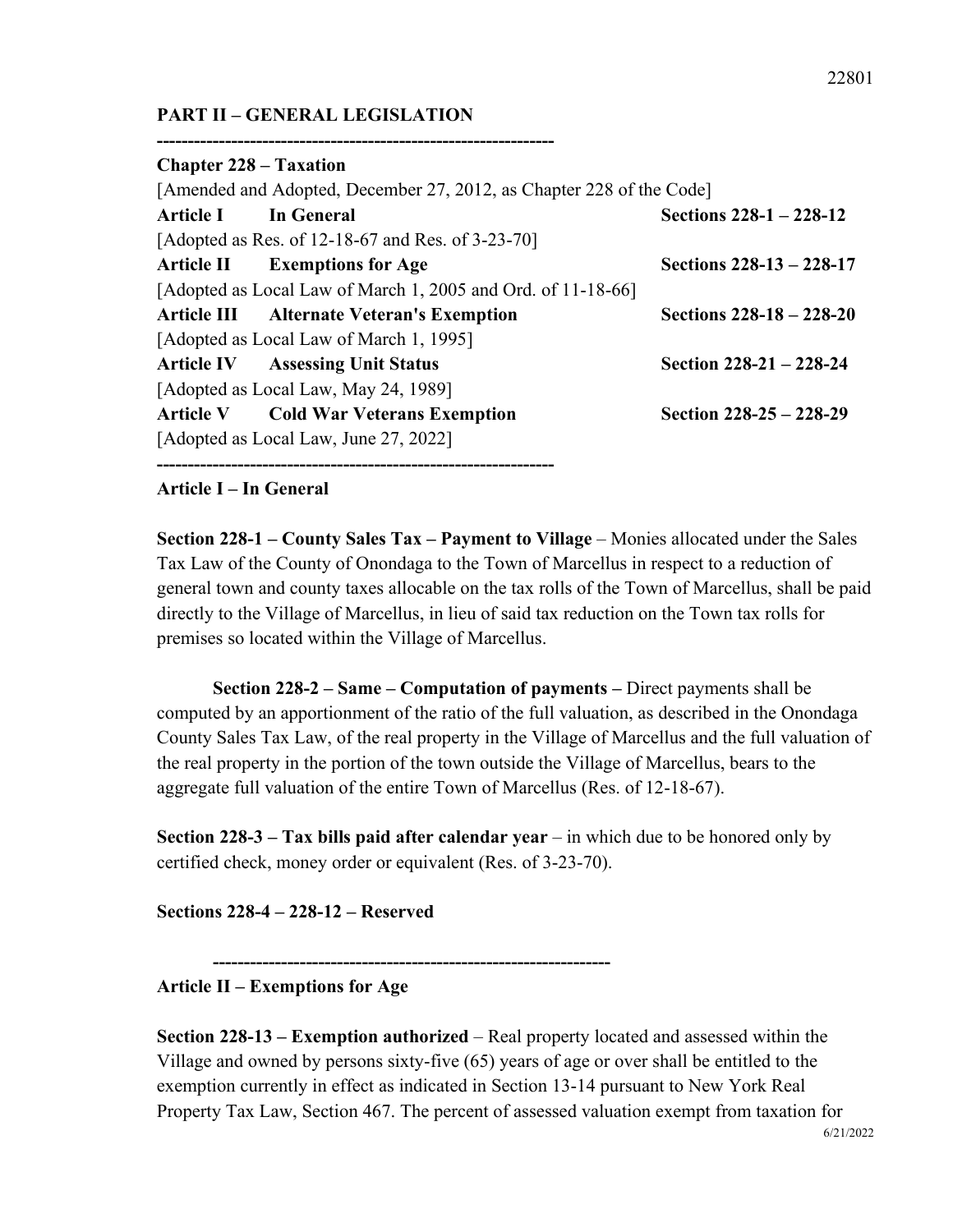# 22802

property owners over the age of sixty-five (65) is based on annual income and is subject to change by the Village Board of Trustees. The current tax exemption is on file in the Village Office for public inspection.

**Section 228-14 – Criteria for exemption –** No real property tax exemption provided for in this Article shall be granted:

a) If the income of the owner or the combined income of the owners of the property exceeds the scale above for the twelve (12) consecutive months immediately preceding the date of making application for exemption. Where title is vested in either husband or wife, their combined income may not exceed such sum. Such income shall include social security and retirement benefits, dividends, rental income, salary or earnings, and income from selfemployment but shall not include gifts or inheritances;

b) Unless the title of the property shall have been vested in the owner or all of the owners of the property for at least twenty-four (24) consecutive months prior to the date of making application for exemptions;

c) Unless the property is used exclusively for residential purposes;

d) Unless the property is the legal residence of and is occupied in whole or in part by the owner or by all the owners of the property.

**Section 228-15 – Application for exemption** – Application for the real property tax exemption provided for in this Article must be made annually by the owner, or all of the owners of the property, on forms to be furnished by the Town and shall provide such information and be executed in such manner as required or prescribed in such forms.

**Section 228-16 – Filing of Applications** – Applications for real property tax exemptions shall be filed in the office of the Town Assessor at least ninety (90) days before the day for filing the final assessment role, being the first day of March of any given year.

**Section 228-17 – Effect of conviction of willful false statements in exemption application –** Any conviction of having made any willful false statement in the application for the real property exemption provided for in this Article, shall be punishable by a fine of not more than one hundred dollars (\$100.00) and shall disqualify the applicant or applicants from further exemption for a period of five  $(5)$  years (Ord. of 11-18-66, § 4).

**----------------------------------------------------------------**

# **Article III – Alternate Veteran's exemption from real property.**

# **Section 228-18(a) – Purpose.**

The New York State Legislature has adopted, and the Governor has signed into law, bill number 8472-A entitled, "An Act to Amend the Real Property Tax Law, in Relation to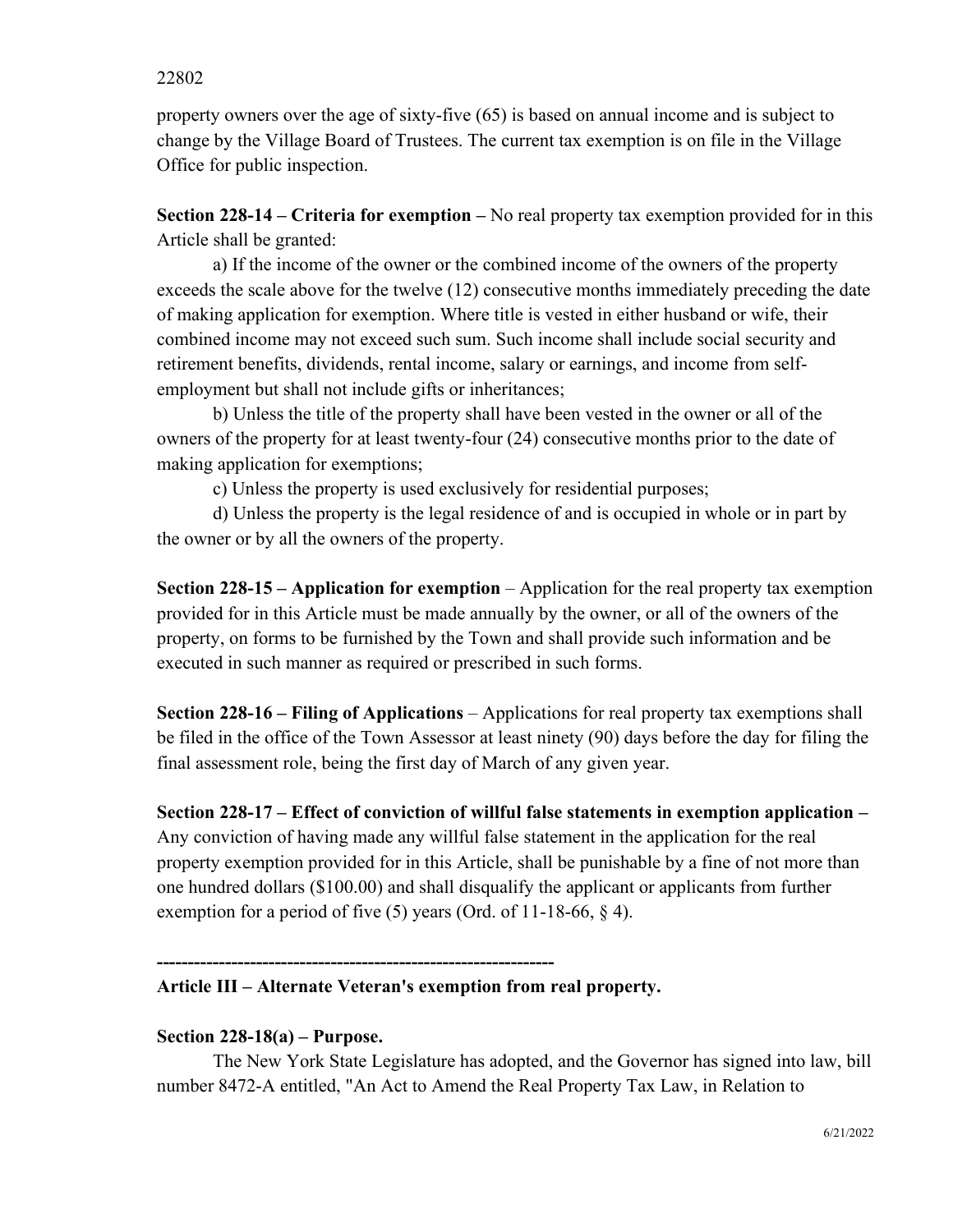Veterans Exemptions, and to Repeal Subdivision 5 of Section 458 of the Real Property Tax Law, Relating Thereto".

The provisions of Real Property Tax Law section 458 as amended, relative to veterans' exemption, shall apply to real property taxes levied by the Village of Marcellus.

#### **Section 228-18(b) – Intent.**

This article will increase the maximum alternative veteran's exemption allowable respectively by Subdivision (a), (b), and (c) of Section 458-a of the Real Property Tax Law to maximum amounts allowed by said section, as amended by Chapter 166 of the Laws of 2006 of the State of New York.

#### **Section 228-18(c) – Maximum Allowable Exemption.**

The maximum alternative veteran's exemption allowed respectively by Subdivision 2(a), (b), and (c) of Section 458-a of the Real Property Tax Law are hereby increased to \$36,000, \$24,000 and \$120,000 respectively.

#### **Section 228-19A – Level of Assessment**

Notwithstanding the limitation on the amount of exemption prescribed in Subdivision one or two of Real Property Tax Law Section 458, if the total assessed value of the real property for which such exemption has been granted increases or decreases as the result of a revaluation or update of assessments, and a material change in level of assessment is certified for the assessment roll pursuant to the rules of the state board, the assessor shall increase or decrease the amount of such exemption by multiplying the amount of such exemption by such change in level of assessment. If the assessor receives the certification after the completion, verification and filing of the final assessment roll, the assessor shall certify the amount of exemption as recomputed pursuant to this paragraph to the local officers having custody and control of the roll, and such local officers are hereby directed and authorized to enter the recomputed exemption certified by the assessor on the roll.

#### **Section 228-19B – Cumulative Change in Level Factor**

Owners of property who previously received an exemption pursuant to this section, but who opted instead to receive exemption pursuant to Section 458-a, are hereby authorized to again receive an exemption pursuant to this section upon application by the owner within one year of the adoption of this Local Law. The assessor shall recompute all exemptions granted pursuant to this section by multiplying the amount of each such exemption by the cumulative change in level of assessment certified by the state board measured from the assessment roll immediately preceding the assessment roll on which exemptions were first granted pursuant to Section 458-a; provided, however, that if an exemption pursuant to this section was initially granted to a parcel on a later assessment, roll, the cumulative change in level factor to be used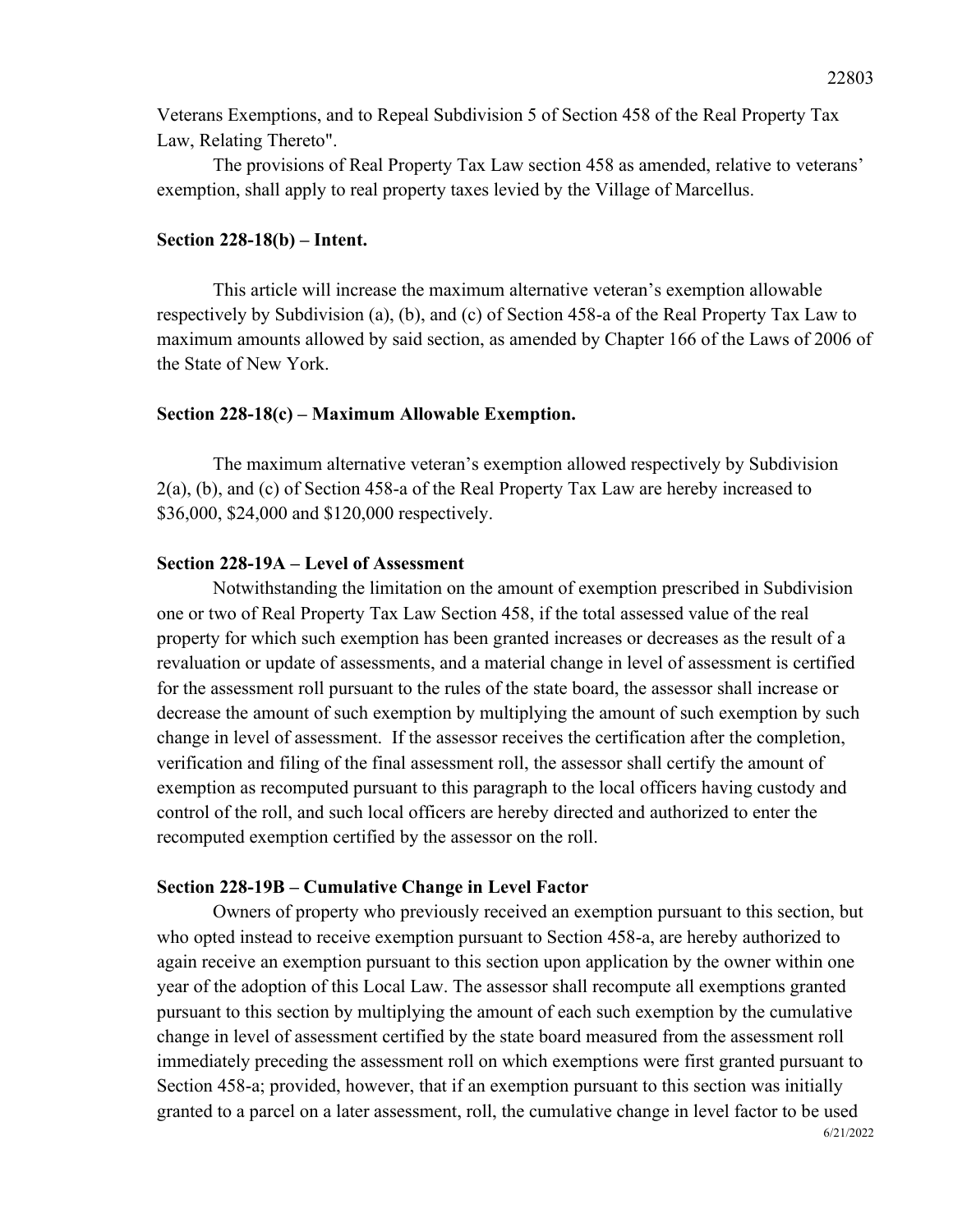# 22804

in recomputing the exemption shall be measured from the assessment roll immediately preceding the assessment roll on which that exemption was initially granted. No refunds or retroactive entitlements shall be granted.

# **Section 228-20 – Authority**

This article is enacted pursuant to the Village Board's authority under the New York Municipal Home Rule Law.

# **---------------------------------------------------------------- Article IV – Village's status as assessing unit**

**Section 228-21 – Legislative intent** – The intent of the Board of Trustees of the Village of Marcellus is to implement 1402(3) of the New York Real Property Tax Law providing for the voluntary termination of the Village's status as an assessing unit, as provided in the Village Law and the Real Property Tax Law. It is also the intent of this article to abolish the position of Board of Assessors and to terminate any and all responsibility as provided by law for the review of the assessments of real property located within the Village of Marcellus.

**Section 228-22 – Assessing unit abolished** – The Village of Marcellus shall hereby cease to be an assessing unit.

**Section 228-23 – Position abolished –** The position of Board of Assessors in the Village of Marcellus is hereby abolished.

**Section 228-24 – Taxes levied –** On or after the effective date of this article, taxes in the Village of Marcellus shall be levied on a copy of the applicable part of the assessment roll of the Town of Marcellus with the taxable status of such Town controlling for Village purposes.

**----------------------------------------------------------------**

**Article 5- Cold War Veterans Exemption** [Adopted June 27, 2022, LL #3 of 2022]

# **Section 228-25. Purpose**

New York State Real Property Tax Law § 458-b allows local municipalities to establish a category of tax exemption for Cold War veterans. The State Law sets forth specific parameters for persons to qualify for such an exemption, as well as directions to municipalities as to the application of the Law. The Board of Trustees of the Village of Marcellus enacted Local Law No. 5 of 2009 in accordance with the State Law permitting qualified residents to receive this tax exemption.

#### **Section 228-26. Definitions**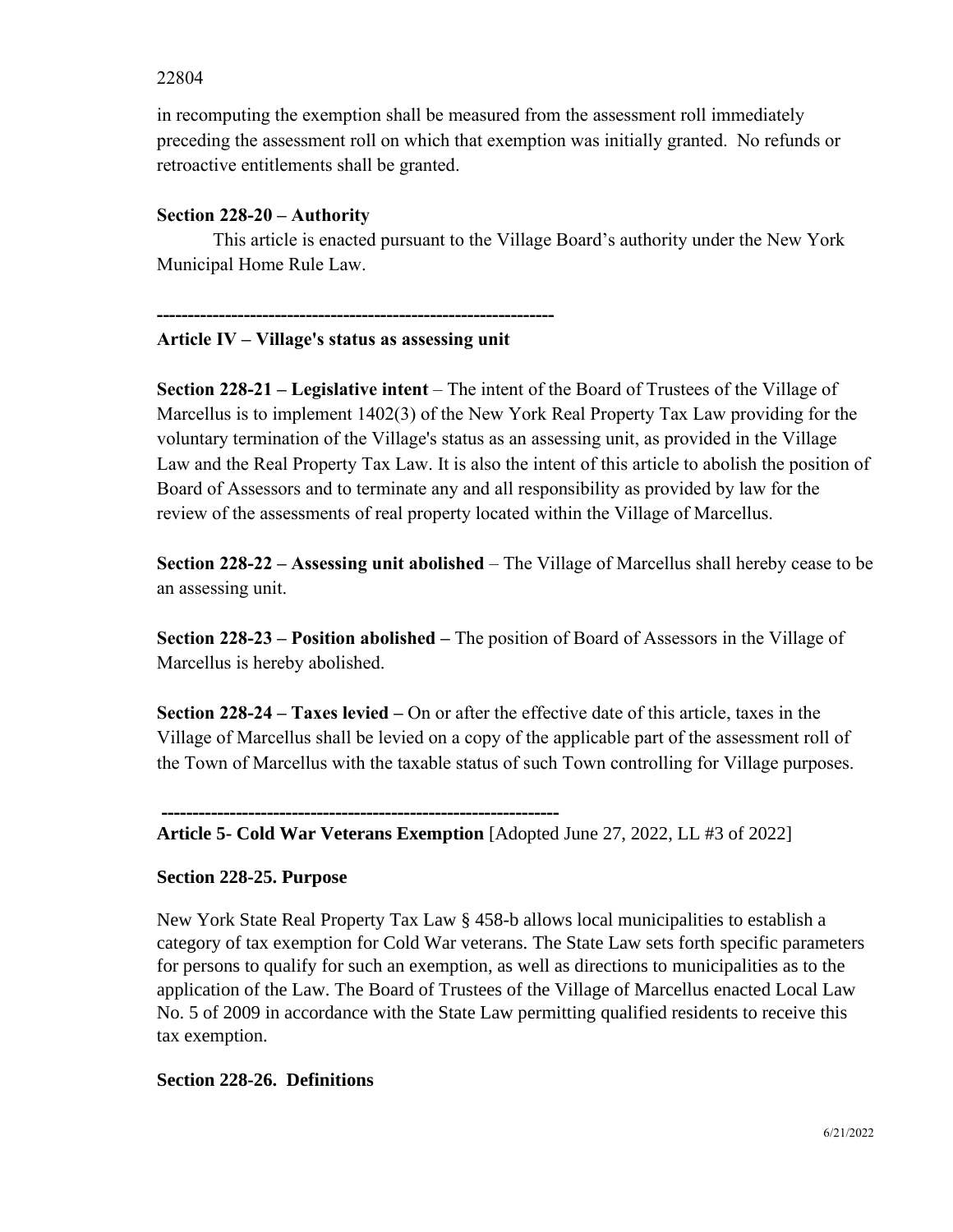As used in this Local Law, the following terms shall have the meanings indicated:

Active Duty. Full-time duty in the United States Armed Forces, other than active duty for training.

Armed Forces. The United States Army, Navy, Marine Corps, Air Force, and Coast Guard.

Cold War Veteran. A person, male or female, who served on active duty for a period of more than 365 days in the United States Armed Forces during the time period from September 2, 1945 to December 26, 1991, was discharged or released therefrom under honorable conditions.

Latest Class Ratio. The latest final class ratio established by the State Board pursuant to Title 1 of Article 12 of the Real Property Tax Law for use in a special assessing unit as defined in Section 1801 of the Real Property Tax Law.

Latest State Equalization Rate. The latest final state equalization rate or special equalization rate established by the State Board pursuant to Article 12 of the Real Property Tax Law. The State Board shall establish a special equalization rate if it finds that there has been a material change in the level of assessment since the establishment of the latest state equalization rate, but in no event shall such special equalization rate exceed one hundred. In the event that the state equalization rate exceeds one hundred, then the state equalization rate shall be one hundred for the purposes of this exemption.

Where a special equalization rate is established for purposes of this exemption, the assessor is directed and authorized to recompute the Cold War Veterans Exemption on the assessment roll by applying such special equalization rate instead of the latest state equalization rate applied in the previous year and to make the appropriate corrections on the assessment roll, notwithstanding the fact that such assessor may receive the special equalization rate after the completion, verification and filing of such final assessment roll. In the event that the assessor does not have custody of the roll when such recomputation is accomplished, the assessor shall certify such recomputation to the local officers having custody and control of such roll, and such local officers are hereby directed and authorized to enter the recomputed Cold War Veterans Exemption certified by the assessor on such roll.

Qualified Owner. A Cold War veteran, the spouse of a Cold War veteran, or the unremarried surviving spouse of a deceased Cold War veteran. Where property is owned by more than one qualified owner, the exemption to which each is entitled may be combined. Where a veteran is also the unremarried surviving spouse of a veteran, such person may also receive any exemption to which the deceased spouse was entitled.

Qualified Residential Real Property. Property owned by a qualified owner which is used exclusively for residential purposes; provided, however, that in the event that any portion of such property is not used exclusively for residential purposes, but is used for other purposes, such portion shall be subject to taxation and only the remaining portion used exclusively for residential purposes shall be subject to the exemption provided by this article. Such property shall be the primary residence of the Cold War veteran or the unremarried surviving spouse of a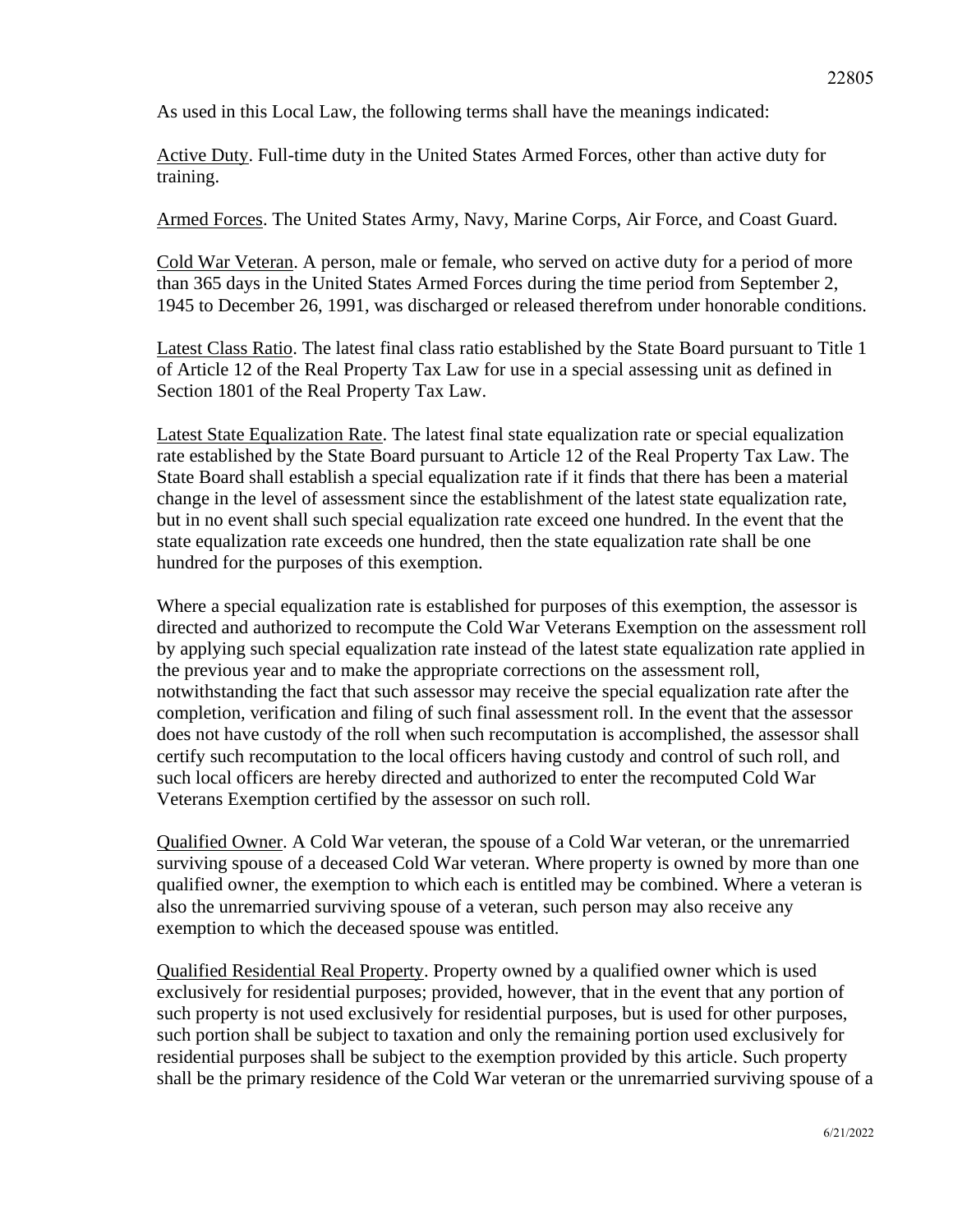# 22806

Cold War veteran, unless the Cold War veteran or unremarried surviving spouse is absent from the property due to medical reasons or institutionalization for up to five years.

Service Connected. With respect to disability or death, that such disability was incurred or aggravated, or that the death resulted from a disability incurred or aggravated, in the line of duty on active military, naval or air service.

# **Section 228-27. Amount of Exemption**

Pursuant to the provisions of Chapter 655 of the 2007 Laws of the State of New York amending the Real Property Tax Law of the State of New York, the maximum Veterans exemption from real property taxes allowable pursuant to §458-b of the Real Property Tax Law is established as follows:

- A. Qualifying Residential Real Property shall be exempt from taxation to the extent of either: (i) 10% of the assessed value of such property: provided however, that such exemption shall not exceed \$8,000.00 or the product of \$8,000.00 multiplied by the Latest State Equalization Rate for the Village of Marcellus, or, in the case of a special assessing unit, the Latest Class Ratio, whichever is less or; (ii) 15% of the assessed value of such property; provided however, that such exemption shall not exceed \$12,000.00 or the product of \$12,000.00 multiplied by the Latest State Equalization Rate for the Village of Marcellus, or, in this case of a special assessing unit, the Latest Class Ration, whichever is less.
- B. In addition to the exemption provided by Subsection A of this Section, where the Cold War veteran received a compensation rating from the United States Veterans Affairs or from the United States Department of Defense because of a Service Connected disability, Qualifying Residential Real Property shall be exempt from taxation to the extent of the product of the assessed value of such property, multiplied by 50% of the Cold War Veteran disability rating: provided, however, that such exemption shall not exceed \$40,000.00, or the product of \$40,000.00 multiplied by the Latest State Equalization Rate for the Village of Marcellus, or, in the case of a special assessing unit the Latest Class Ratio, whichever is less.

# **Section 228-28. Limitations**

- A. The exemption from taxation for Cold War Veterans shall be applicable to county and town taxation, but shall not be applicable to taxes levied or re-levied for school purposes.
- B. If the Cold War Veteran receives the exemption under Sections 458 or 458-a of the Real Property Tax Law, the Cold War Veteran shall not be eligible to receive the exemption under this Local Law.
- C. The exemption provided by this Local Law shall be extended beyond the original period of ten (10) years first granted by Local Law No. 7-2009 and shall extend without limitation pursuant to Chapter 290 of the Laws of 2017. Where a qualified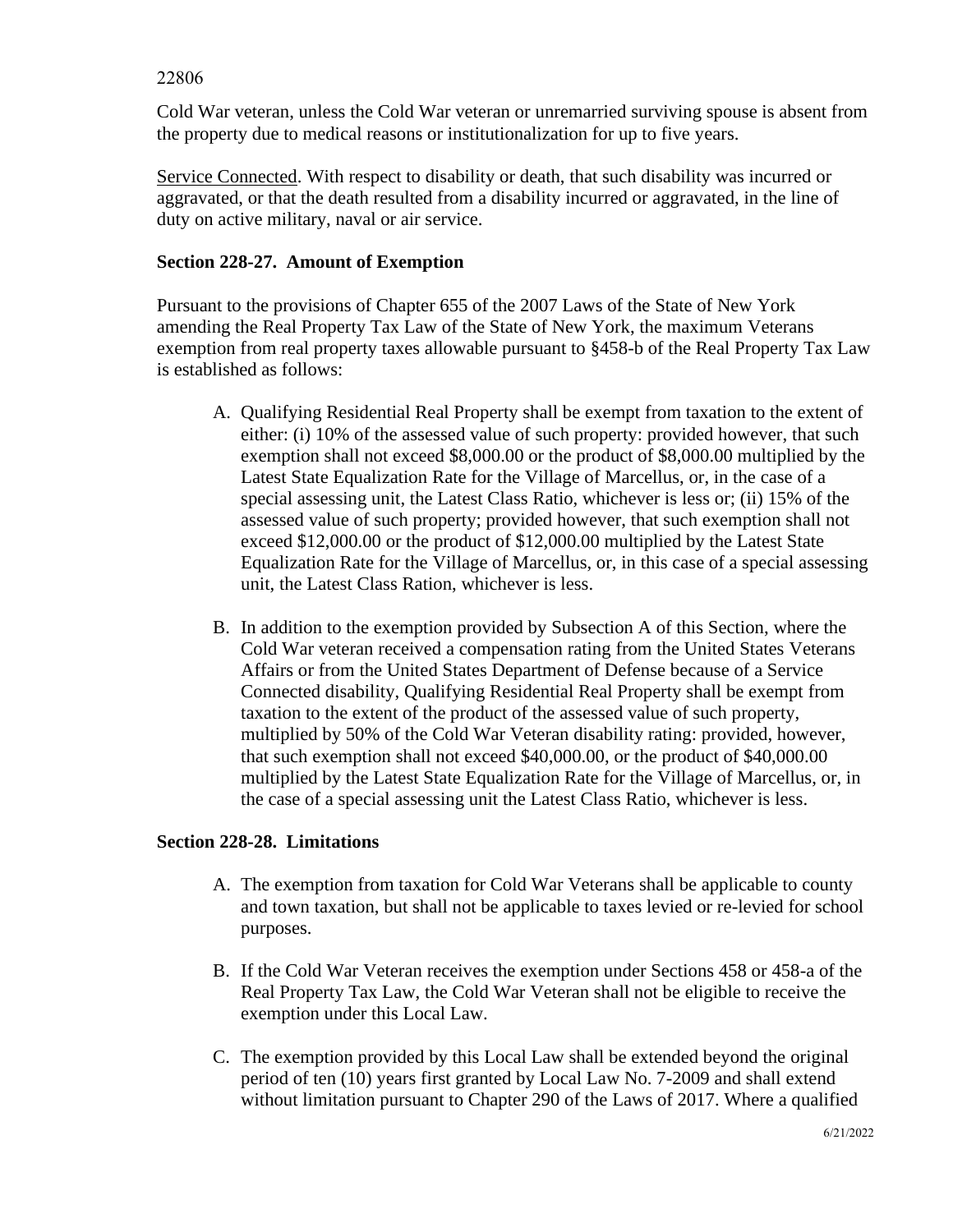owner owns Qualifying Residential Real Property on the effective date of this Local Law, such period shall be measured from the assessment roll prepared pursuant to the first taxable status date occurring on or after the effective date of this local law. Where a qualified owner does not own Qualifying Residential Real Property on the effective date of this Local Law, such period shall be measured from the assessment roll prepared pursuant to the first taxable status date occurring at least 60 days after the date of purchase of Qualifying Residential Real Property; provided, however, that should the veteran apply for and be granted an exemption on the assessment roll prepared pursuant to a taxable status date occurring within 60 days after the date of purchase of residential real property, such period shall be measured from the first assessment roll in which the exemption occurs. If the exempt property is sold and replaced with another residential real property, the exemption shall transfer without a qualifying period and without restriction.

- D. Application for exemption shall be made by the owner, or all of the owners, of the property on a form prescribed by the State Board. The owner or owners shall file the completed form in the Assessor's Office on or before the first appropriate taxable status date. The exemption shall continue in full force and effect for all appropriate subsequent tax years and the owner or owners of the property shall not be required to refile each year. Applicants shall be required to refile on or before the appropriate taxable status date if the percentage of disability percentage increases or decreases or may refile if other changes have occurred which affect qualification for an increased or decreased amount of exemption. Any applicant convicted of willfully making any false statement in the application for such exemption shall be subject to the penalties prescribed in the Penal Law.
- E. This Local Law applies to any real property held in trust solely for the benefit of a person or persons who would otherwise be eligible for the exemption, pursuant to the Real Property Tax Law, were such person or persons the owner or owners of such real property.
- F. Cooperative apartment corporations.
	- a. Title to the portion of real property owned by a cooperative apartment corporation in which a tenant-stockholder of such corporation resides and which is represented by his or her share(s) of stock in such corporation as determined by its or their proportional relationship to the total outstanding stock of the corporation, including that owned by the corporation, shall be deemed to be vested in such tenant- stockholder.
	- b. Provided that all other eligibility criteria are met, that proportion of the assessment of real property owned by a cooperative apartment corporation determined by the relationship of such real property vested in such tenantstockholder to such real property owned by such cooperative apartment corporation in which such tenant-stockholder resides shall be subject to exemption from taxation and any exemption shall be credited by the Village of